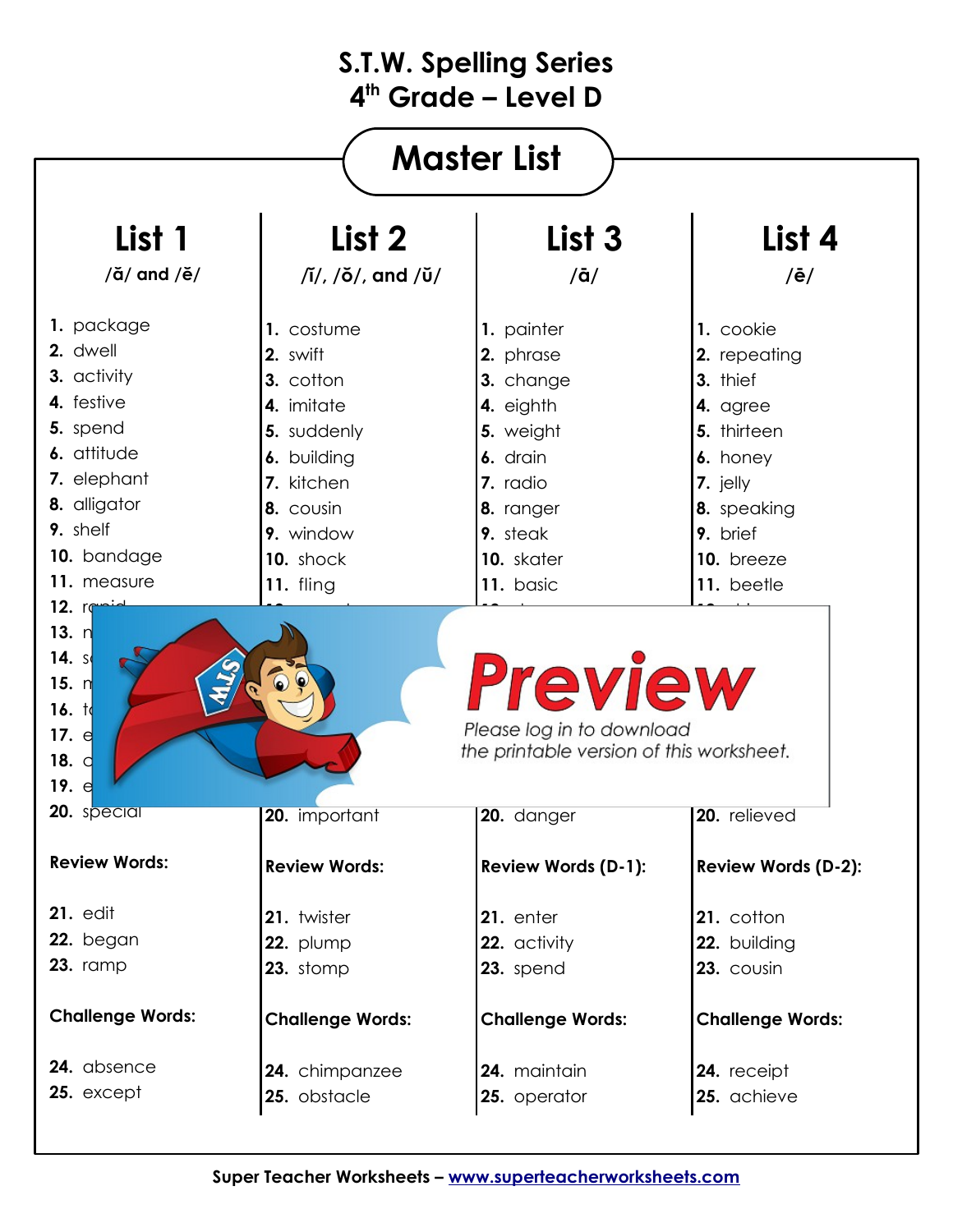| <b>Master List</b>                                                                                                                                                                            |                                    |                            |                         |  |
|-----------------------------------------------------------------------------------------------------------------------------------------------------------------------------------------------|------------------------------------|----------------------------|-------------------------|--|
| List 5                                                                                                                                                                                        | List 6                             | List <sub>7</sub>          | List 8                  |  |
| $/õ\breve{o}/$                                                                                                                                                                                | $/\bar{0}\bar{0}/$ and $/\bar{0}/$ | $\sqrt{i}/\sqrt{6}/$       | $V-D-e$                 |  |
| 1. football                                                                                                                                                                                   | 1. uniform                         | 1. throne                  | 1. phone                |  |
| 2. push                                                                                                                                                                                       | 2. excuse                          | 2. thrive                  | 2. blame                |  |
| 3. understood                                                                                                                                                                                 | 3. juice                           | 3. toaster                 | 3. alive                |  |
| 4. wooden                                                                                                                                                                                     | 4. tuned                           | 4. frightening             | 4. became               |  |
| 5. pulled                                                                                                                                                                                     | 5. unusual                         | 5. poet                    | 5. ignite               |  |
| 6. brook                                                                                                                                                                                      | 6. curfew                          | 6. mileage                 | 6. surprise             |  |
| 7. could                                                                                                                                                                                      | 7. blueberry                       | 7. boast                   | 7. beside               |  |
| 8. crooked                                                                                                                                                                                    | 8. using                           | 8. recognize               | 8. supervise            |  |
| 9. woolly                                                                                                                                                                                     | 9. duel                            | 9. oldest                  | 9. froze                |  |
| 10. bulletin                                                                                                                                                                                  | 10. usually                        | 10. lighten                | 10. impose              |  |
| 11. would                                                                                                                                                                                     | 11. salute                         | 11. throat                 | 11. alone               |  |
| 12. shook                                                                                                                                                                                     | 12. threw                          | 12. mobile                 | 12. adore               |  |
| 13. d<br>14. $g$<br><b>Preview</b><br>15. $  \cdot  $<br>16. $\sqrt{ }$<br>17. $\natural$<br>Please log in to download<br>the printable version of this worksheet.<br>18. $\sigma$<br>19. $ $ |                                    |                            |                         |  |
| 20. sl                                                                                                                                                                                        |                                    |                            | 140. VUIIIVVU           |  |
| <b>Review Words (D-3):</b>                                                                                                                                                                    | <b>Review Words (D-4):</b>         | <b>Review Words (D-5):</b> | Review Words (D-6):     |  |
| 21. change                                                                                                                                                                                    | 21. season                         | 21. sugar                  | $21.$ juice             |  |
| 22. weight                                                                                                                                                                                    | 22. honey                          | 22. crooked                | 22. music               |  |
| 23. basic                                                                                                                                                                                     | 23. freezing                       | 23. bushel                 | 23. uniform             |  |
| <b>Challenge Words:</b>                                                                                                                                                                       | <b>Challenge Words:</b>            | <b>Challenge Words:</b>    | <b>Challenge Words:</b> |  |
| 24. neighborhood                                                                                                                                                                              | 24. unicycle                       | 24. license                | 24. peruse              |  |
| 25. woodpecker                                                                                                                                                                                | 25. interview                      | 25. exercise               | 25. evaporate           |  |
|                                                                                                                                                                                               |                                    |                            |                         |  |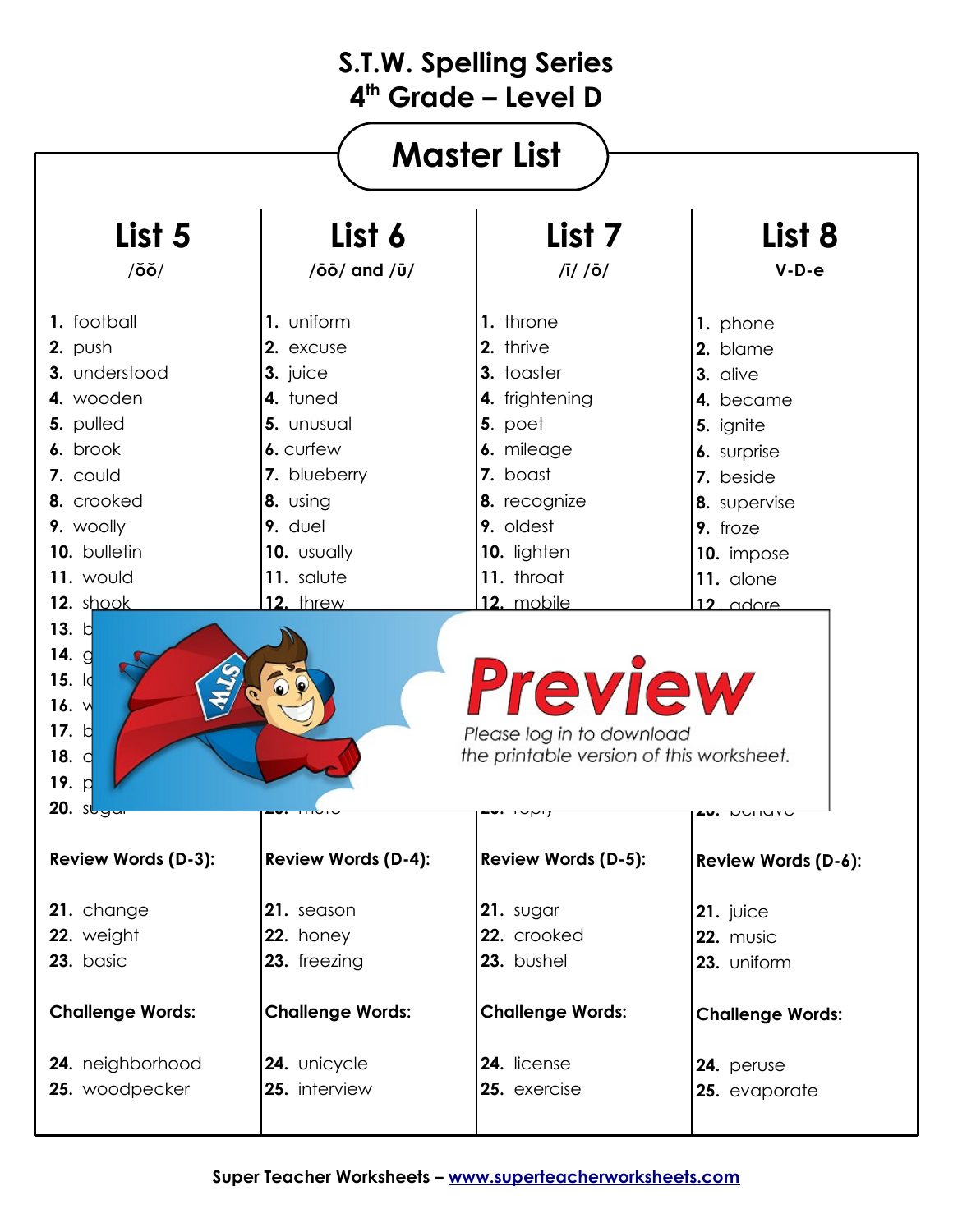# **Master List**

| List 9                                                                                                             | <b>List 10</b>          | List 11                                                                                 | List 12                     |  |
|--------------------------------------------------------------------------------------------------------------------|-------------------------|-----------------------------------------------------------------------------------------|-----------------------------|--|
| /ou/ and $/\hat{o}/$                                                                                               | <b>Double Letters</b>   | <b>Plurals</b>                                                                          | <b>More Plurals</b>         |  |
| 1. bounce                                                                                                          | 1. officer              | 1. puppies                                                                              | 1. children                 |  |
| 2. frown                                                                                                           | 2. arrival              | 2. railways                                                                             | 2. patches                  |  |
| 3. mountain                                                                                                        | 3. approve              | 3. kidneys                                                                              | 3. women                    |  |
| 4. drawn                                                                                                           | 4. toolbar              | 4. hobbies                                                                              | 4. glasses                  |  |
| 5. false                                                                                                           | 5. offend               | 5. journeys                                                                             | 5. wolves                   |  |
| 6. couch                                                                                                           | 6. worried              | 6. memories                                                                             | 6. compasses                |  |
| 7. howling                                                                                                         | 7. succeed              | 7. keys                                                                                 | 7. volcanoes                |  |
| 8. always                                                                                                          | 8. warrior              | 8. varieties                                                                            | 8. sketches                 |  |
| 9. scouted                                                                                                         | 9. mirror               | 9. valleys                                                                              | 9. scarves                  |  |
| 10. sauce                                                                                                          | 10. grammar             | 10. skies                                                                               | 10. potatoes                |  |
| 11. pounce                                                                                                         | 11. cabbage             | 11. families                                                                            | 11. loaves                  |  |
|                                                                                                                    |                         |                                                                                         | 12. zeroes                  |  |
| 12. coleslaw<br>13.<br>14.<br>15.                                                                                  | 12. traffic             | 12. countries                                                                           |                             |  |
| 16.<br>17.<br>18.<br>19.<br>20.                                                                                    |                         | <b>Preview</b><br>Please log in to download<br>the printable version of this worksheet. |                             |  |
|                                                                                                                    | Review Words (D-8):     | Review Words (D-9):                                                                     | <b>Review Words (D-10):</b> |  |
|                                                                                                                    | 21. became              | 21. always                                                                              | 21. succeed                 |  |
|                                                                                                                    | 22. surprise            | 22. mountain                                                                            | 22. traffic                 |  |
|                                                                                                                    | 23. include             | 23. slouch                                                                              | 23. equally                 |  |
|                                                                                                                    | <b>Challenge Words:</b> | <b>Challenge Words:</b>                                                                 | <b>Challenge Words:</b>     |  |
| <b>Review Words (D-7):</b><br>21. mobile<br>22. recognize<br>23. throat<br><b>Challenge Words:</b><br>24. tomahawk | 24. accidental          | 24. responsibilities                                                                    | 24. mosquitoes              |  |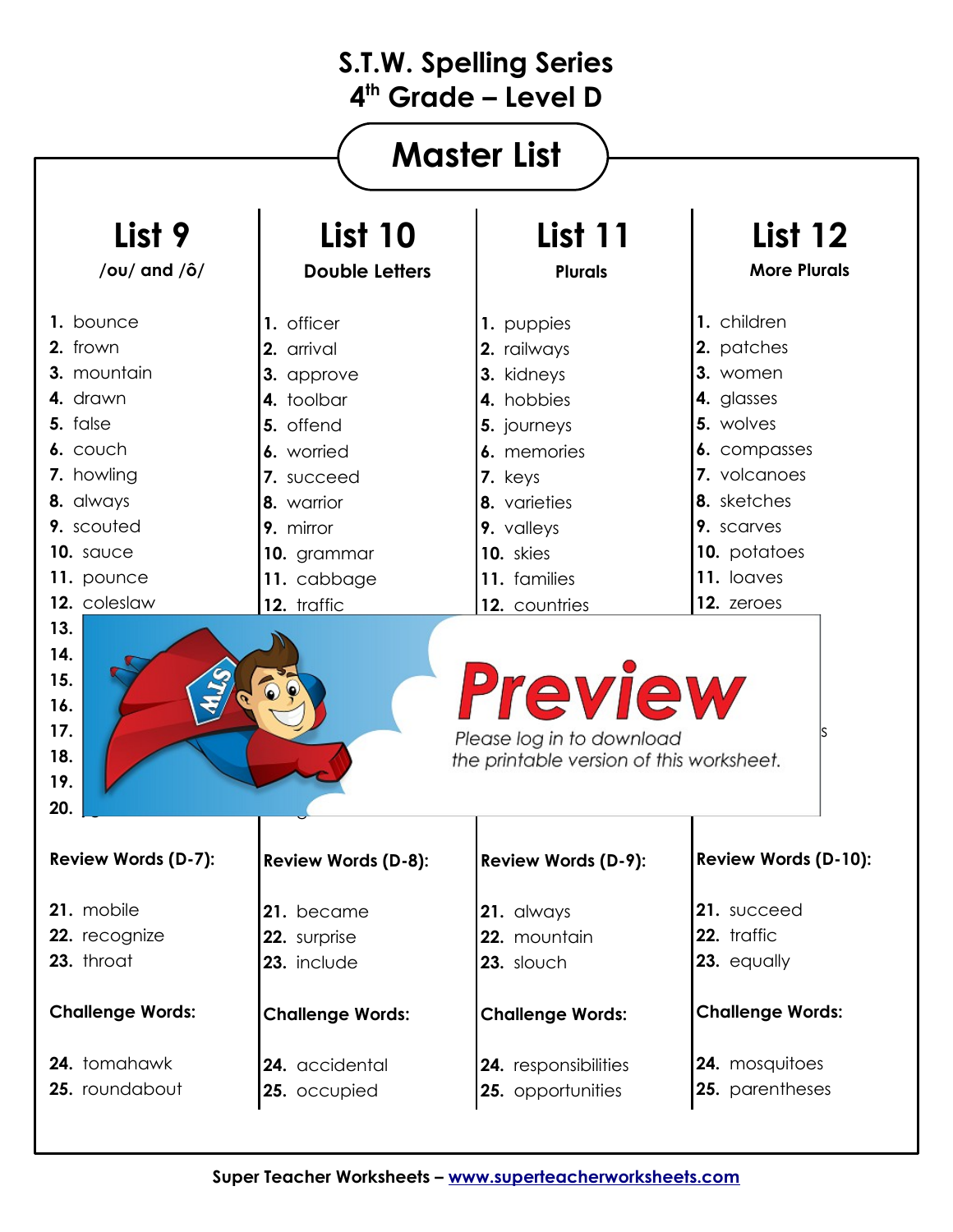| <b>Master List</b>                                                                                                                                                                                                                                     |                                                                                                                                                                 |                                                                                                                                                                             |                                                                                                                                                                                                   |  |
|--------------------------------------------------------------------------------------------------------------------------------------------------------------------------------------------------------------------------------------------------------|-----------------------------------------------------------------------------------------------------------------------------------------------------------------|-----------------------------------------------------------------------------------------------------------------------------------------------------------------------------|---------------------------------------------------------------------------------------------------------------------------------------------------------------------------------------------------|--|
| <b>List 13</b>                                                                                                                                                                                                                                         | <b>List 14</b>                                                                                                                                                  | <b>List 15</b>                                                                                                                                                              | <b>List 16</b>                                                                                                                                                                                    |  |
| <b>Ending with</b>                                                                                                                                                                                                                                     | <b>Ending with</b>                                                                                                                                              | <b>Ending with</b>                                                                                                                                                          | Compound                                                                                                                                                                                          |  |
| -ed and -ing                                                                                                                                                                                                                                           | -le and -el                                                                                                                                                     | -er and -est                                                                                                                                                                | <b>Words</b>                                                                                                                                                                                      |  |
| 1. flying<br>2. participating<br>3. wandered<br>4. smiling<br>5. admitted<br>6. traveling<br>7. inherited<br>8. listening<br>9. sobbed<br>10. stopping<br>11. poured<br>12. allowing<br>13.<br>14.                                                     | 1. carousel<br>2. middle<br>3. eagle<br>4. chuckle<br>5. cancel<br>6. jewel<br>7. channel<br>8. multiple<br>9. kennel<br>10. bicycle<br>11. towel<br>12. noodle | 1. strongest<br>2. silliest<br>3. happier<br>4. heavier<br>5. dirtier<br>6. cleanest<br>7. highest<br>8. colder<br>9. youngest<br>10. softer<br>11. brighter<br>12. loudest | 1. skateboard<br>2. leadership<br>3. everybody<br>4. briefcase<br>5. applesauce<br>6. meatball<br>7. firefighter<br>8. overdue<br>9. staircase<br>10. daredevil<br>11. clockwise<br>12. shipwreck |  |
| 15.<br><b>Preview</b><br>16.<br>17.<br>Please log in to download<br>18.<br>the printable version of this worksheet.<br>19.<br>20.<br>Review Words (D-11):<br><b>Review Words (D-12):</b><br><b>Review Words (D-13):</b><br><b>Review Words (D-14):</b> |                                                                                                                                                                 |                                                                                                                                                                             |                                                                                                                                                                                                   |  |
| 21. valleys                                                                                                                                                                                                                                            | 21. potatoes                                                                                                                                                    | 21. laughing                                                                                                                                                                | 21. cancel                                                                                                                                                                                        |  |
| 22. skies                                                                                                                                                                                                                                              | 22. wolves                                                                                                                                                      | 22. controlled                                                                                                                                                              | 22. couple                                                                                                                                                                                        |  |
| 23. countries                                                                                                                                                                                                                                          | 23. women                                                                                                                                                       | 23. smiling                                                                                                                                                                 | 23. parallel                                                                                                                                                                                      |  |
| <b>Challenge Words:</b>                                                                                                                                                                                                                                | <b>Challenge Words:</b>                                                                                                                                         | <b>Challenge Words:</b>                                                                                                                                                     | <b>Challenge Words:</b>                                                                                                                                                                           |  |
| 24. concealing                                                                                                                                                                                                                                         | 24. vehicle                                                                                                                                                     | 24. scarier                                                                                                                                                                 | 24. masterpiece                                                                                                                                                                                   |  |
| 25. preferred                                                                                                                                                                                                                                          | 25. wrinkle                                                                                                                                                     | 25. friendliest                                                                                                                                                             | 25. stomachache                                                                                                                                                                                   |  |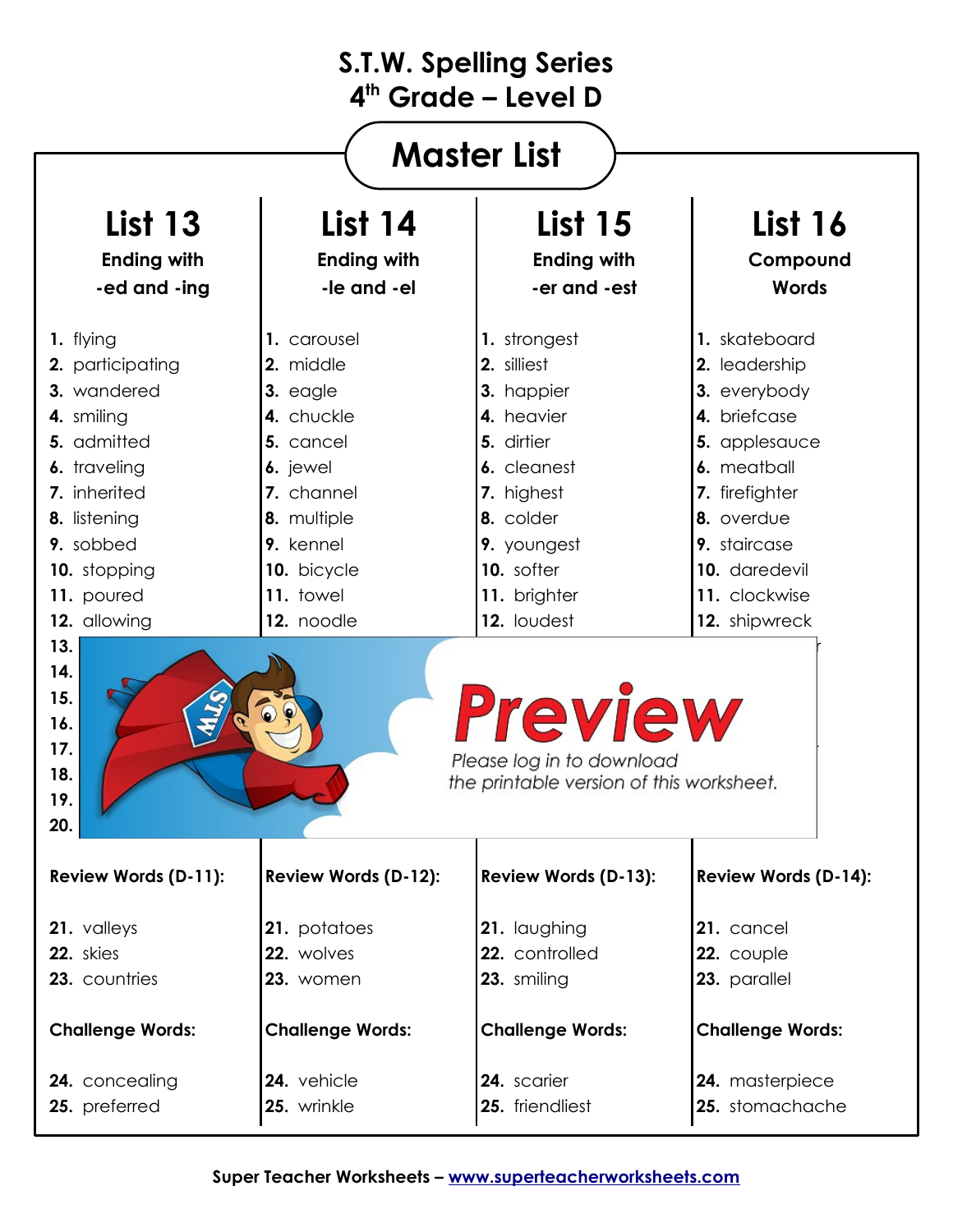| <b>Master List</b>                                                                                                      |                         |                                                                                         |                             |  |
|-------------------------------------------------------------------------------------------------------------------------|-------------------------|-----------------------------------------------------------------------------------------|-----------------------------|--|
| <b>List 17</b>                                                                                                          | <b>List 18</b>          | <b>List 19</b>                                                                          | <b>List 20</b>              |  |
| /ow/ and /oi/                                                                                                           | <b>Prefixes</b>         | <b>Suffixes</b>                                                                         | <b>R-Controlled Vowels</b>  |  |
| 1. allowance                                                                                                            | 1. mismatch             | 1. colorful                                                                             | 1. porcupine                |  |
| 2. eyebrow                                                                                                              | 2. recharge             | 2. thoughtful                                                                           | 2. afford                   |  |
| 3. noisy                                                                                                                | 3. reappear             | 3. breathless                                                                           | 3. morning                  |  |
| 4. crowded                                                                                                              | 4. unlike               | 4. cheerful                                                                             | 4. argue                    |  |
| 5. fountain                                                                                                             | 5. impatient            | 5. wonderful                                                                            | 5. apartment                |  |
| 6. moisten                                                                                                              | 6. mistaken             | 6. spotless                                                                             | 6. urgent                   |  |
| 7. tower                                                                                                                | 7. regroup              | 7. hopeless                                                                             | 7. splurge                  |  |
| 8. drowsy                                                                                                               | 8. misplace             | 8. creative                                                                             | 8. circular                 |  |
| 9. cloudy                                                                                                               | 9. unequal              | 9. memorable                                                                            | 9. search                   |  |
| 10. chowder                                                                                                             | 10. impossible          | 10. active                                                                              | 10. sharpen                 |  |
| 11. astounding                                                                                                          | 11. removed             | 11. honorable                                                                           | 11. purse                   |  |
| 12. employ                                                                                                              | 12. unstable            | 12. breakable                                                                           | 12. creature                |  |
| 13.<br>14.                                                                                                              |                         |                                                                                         |                             |  |
| 15.<br>16.<br>17.<br>18.<br>19.<br>20.                                                                                  |                         | <b>Preview</b><br>Please log in to download<br>the printable version of this worksheet. |                             |  |
|                                                                                                                         | Review Words (D-16):    | Review Words (D-17):                                                                    | <b>Review Words (D-18):</b> |  |
|                                                                                                                         | 21. firefighter         | 21. around                                                                              | 21. unequal                 |  |
|                                                                                                                         | 22. everybody           | 22. thousand                                                                            | 22. rearrange               |  |
|                                                                                                                         | 23. windshield          | 23. drowsy                                                                              | 23. incorrect               |  |
|                                                                                                                         | <b>Challenge Words:</b> | <b>Challenge Words:</b>                                                                 | <b>Challenge Words:</b>     |  |
| <b>Review Words (D-15):</b><br>21. highest<br>22. happier<br>23. youngest<br><b>Challenge Words:</b><br>24. cauliflower | 24. mispronounce        | 24. peaceful                                                                            | 24. permanent               |  |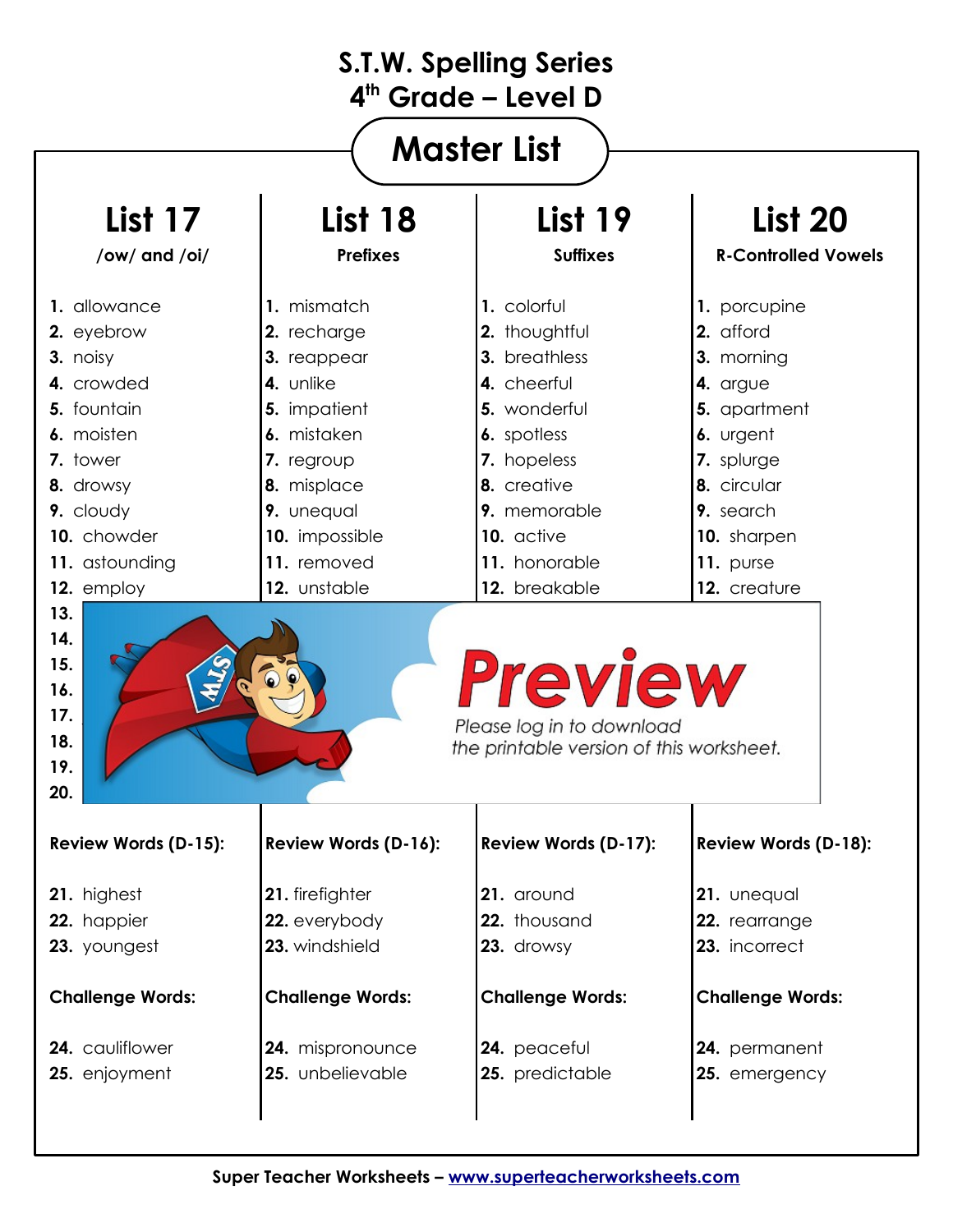| <b>Master List</b>                                                                       |                             |                                                                                  |                             |  |
|------------------------------------------------------------------------------------------|-----------------------------|----------------------------------------------------------------------------------|-----------------------------|--|
| <b>List 21</b>                                                                           | <b>List 22</b>              | <b>List 23</b>                                                                   | <b>List 24</b>              |  |
| <b>Silent Consonants</b>                                                                 | Homophones                  | <b>3-Syllable Words</b>                                                          | 4-Syllable Words            |  |
| 1. muscle                                                                                | 1. horse                    | 1. telephone                                                                     | 1. transportation           |  |
| 2. doubt                                                                                 | 2. hoarse                   | 2. hospital                                                                      | 2. appreciate               |  |
| 3. subtle                                                                                | 3. close                    | 3. envelope                                                                      | 3. discovery                |  |
| 4. autumn                                                                                | 4. clothes                  | 4. spaghetti                                                                     | 4. ability                  |  |
| 5. column                                                                                | 5. course                   | 5. cabinet                                                                       | 5. geography                |  |
| 6. debris                                                                                | 6. coarse                   | 6. internet                                                                      | 6. delivery                 |  |
| 7. ballet                                                                                | 7. chili                    | 7. imagine                                                                       | 7. certificate              |  |
| 8. soften                                                                                | 8. chilly                   | 8. rectangle                                                                     | 8. ordinary                 |  |
| 9. yolk                                                                                  | 9. beat                     | 9. pajamas                                                                       | 9. caterpillar              |  |
| 10. gourmet                                                                              | <b>10.</b> beet             | 10. microwave                                                                    | 10. watermelon              |  |
| 11. castle                                                                               | $11.$ $  $                  | 11. history                                                                      | 11. helicopter              |  |
| 12. answer                                                                               | 12. aisle                   | 12. privacy                                                                      | 12. macaroni                |  |
| 14.<br>15.<br>16.<br>17.1<br>18.<br>19.                                                  |                             | Preview<br>Please log in to download<br>the printable version of this worksheet. |                             |  |
| 20.<br><b>Review Words (D-19):</b>                                                       | <b>Review Words (D-20):</b> | <b>Review Words (D-21):</b>                                                      | <b>Review Words (D-22):</b> |  |
|                                                                                          | 21. tomorrow                | 21. castle                                                                       | 21. close                   |  |
|                                                                                          |                             | 22. answer                                                                       | 22. clothes                 |  |
|                                                                                          | 22. morning<br>23. nature   | 23. knowledge                                                                    |                             |  |
|                                                                                          |                             |                                                                                  | <b>Challenge Words:</b>     |  |
|                                                                                          | <b>Challenge Words:</b>     | <b>Challenge Words:</b>                                                          |                             |  |
|                                                                                          |                             |                                                                                  | 23. entertainment           |  |
| 21. breathless<br>22. active<br>23. wonderful<br><b>Challenge Words:</b><br>24. handsome | 24. disgust                 | 24. government                                                                   | 24. transformation          |  |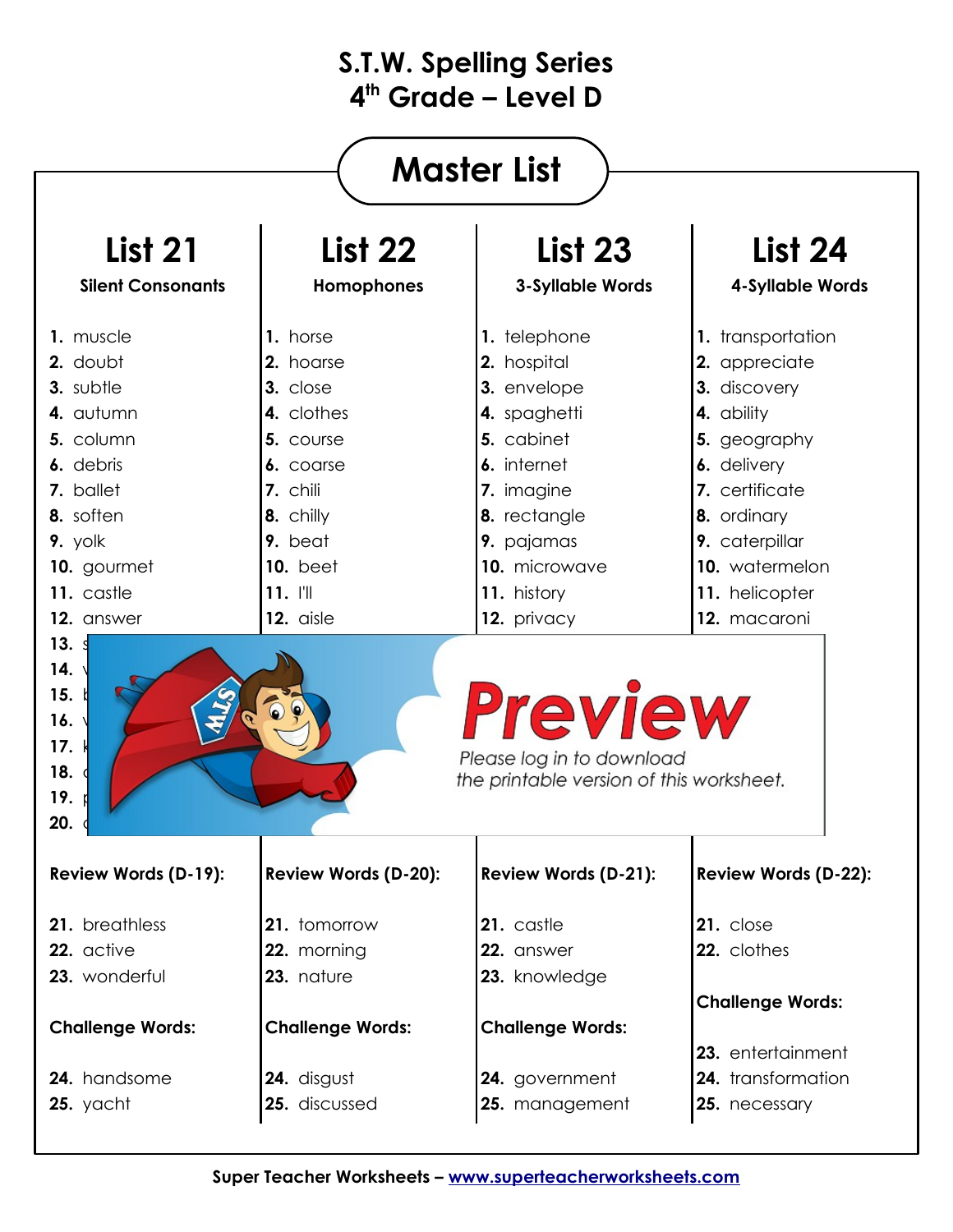| <b>Master List</b>                                                                                                                                                                   |                                                                                                                                                                                |                                                                                                                                                                     |                                                                                                                                                                                                        |  |
|--------------------------------------------------------------------------------------------------------------------------------------------------------------------------------------|--------------------------------------------------------------------------------------------------------------------------------------------------------------------------------|---------------------------------------------------------------------------------------------------------------------------------------------------------------------|--------------------------------------------------------------------------------------------------------------------------------------------------------------------------------------------------------|--|
| <b>List 25</b>                                                                                                                                                                       | <b>List 26</b>                                                                                                                                                                 | List 27                                                                                                                                                             | <b>List 28</b>                                                                                                                                                                                         |  |
| <b>VCCV Words</b>                                                                                                                                                                    | <b>Contractions</b>                                                                                                                                                            | Words with W, X, Y, Z                                                                                                                                               | <b>Proper Nouns</b>                                                                                                                                                                                    |  |
| 1. dentist<br>2. hunger<br>3. corner<br>4. shelter<br>5. college<br>6. silver<br>7. capture<br>8. survive<br>9. reptile<br>10. pencil<br>11. insect<br>12. subject<br>13. $\sqrt{ }$ | 1. they'll<br>2. there's<br>3. they'd<br>4. they're<br>5. they've<br>$6.$ you'd<br>7. you're<br>8. you'll<br>9. you've<br><b>10.</b> who'd<br>$11.$ who's<br><b>12.</b> who'll | 1. taxicab<br>2. maximize<br>3. youthful<br>4. awesome<br>5. bronze<br>6. oyster<br>7. zebra<br>8. exhibit<br>9. yeast<br>10. dynamite<br>11. exhale<br>12. zoology | 1. Earth<br>2. London<br>3. Harvard<br>4. Brazil<br>5. California<br>6. Jamaica<br>7. Grand Canyon<br>8. George Washington<br>9. Honolulu<br>10. Mount Everest<br>11. Central Park<br>12. Eiffel Tower |  |
| 14. $s$<br>15. s<br>16. $ $<br>17. $d$<br>18. $\epsilon$<br>19. $\mathsf{d}$<br><b>20.</b> d                                                                                         |                                                                                                                                                                                | <b>Preview</b><br>Please log in to download<br>the printable version of this worksheet.                                                                             | ert<br>hedy<br>þan<br>в                                                                                                                                                                                |  |
| <b>Review Words (D-23):</b>                                                                                                                                                          | Review Words (D-24):                                                                                                                                                           | <b>Review Words (D-25):</b>                                                                                                                                         | Review Words (D-26):                                                                                                                                                                                   |  |
| 21. principal                                                                                                                                                                        | 21. discovery                                                                                                                                                                  | 21. welcome                                                                                                                                                         | 21. could've                                                                                                                                                                                           |  |
| 22. spaghetti                                                                                                                                                                        | 22. technology                                                                                                                                                                 | 22. secret                                                                                                                                                          | 22. shouldn't                                                                                                                                                                                          |  |
| 23. telephone                                                                                                                                                                        | 23. relationship                                                                                                                                                               | 23. absent                                                                                                                                                          | 23. wouldn't                                                                                                                                                                                           |  |
| <b>Challenge Words:</b>                                                                                                                                                              | <b>Challenge Words:</b>                                                                                                                                                        | <b>Challenge Words:</b>                                                                                                                                             | <b>Challenge Words:</b>                                                                                                                                                                                |  |
| 24. fantastic                                                                                                                                                                        | 24. o'clock                                                                                                                                                                    | 24. civilized                                                                                                                                                       | 24. Neil Armstrong                                                                                                                                                                                     |  |
| 25. indulgent                                                                                                                                                                        | 25. mustn't                                                                                                                                                                    | 25. rhythm                                                                                                                                                          | 25. Taj Mahal                                                                                                                                                                                          |  |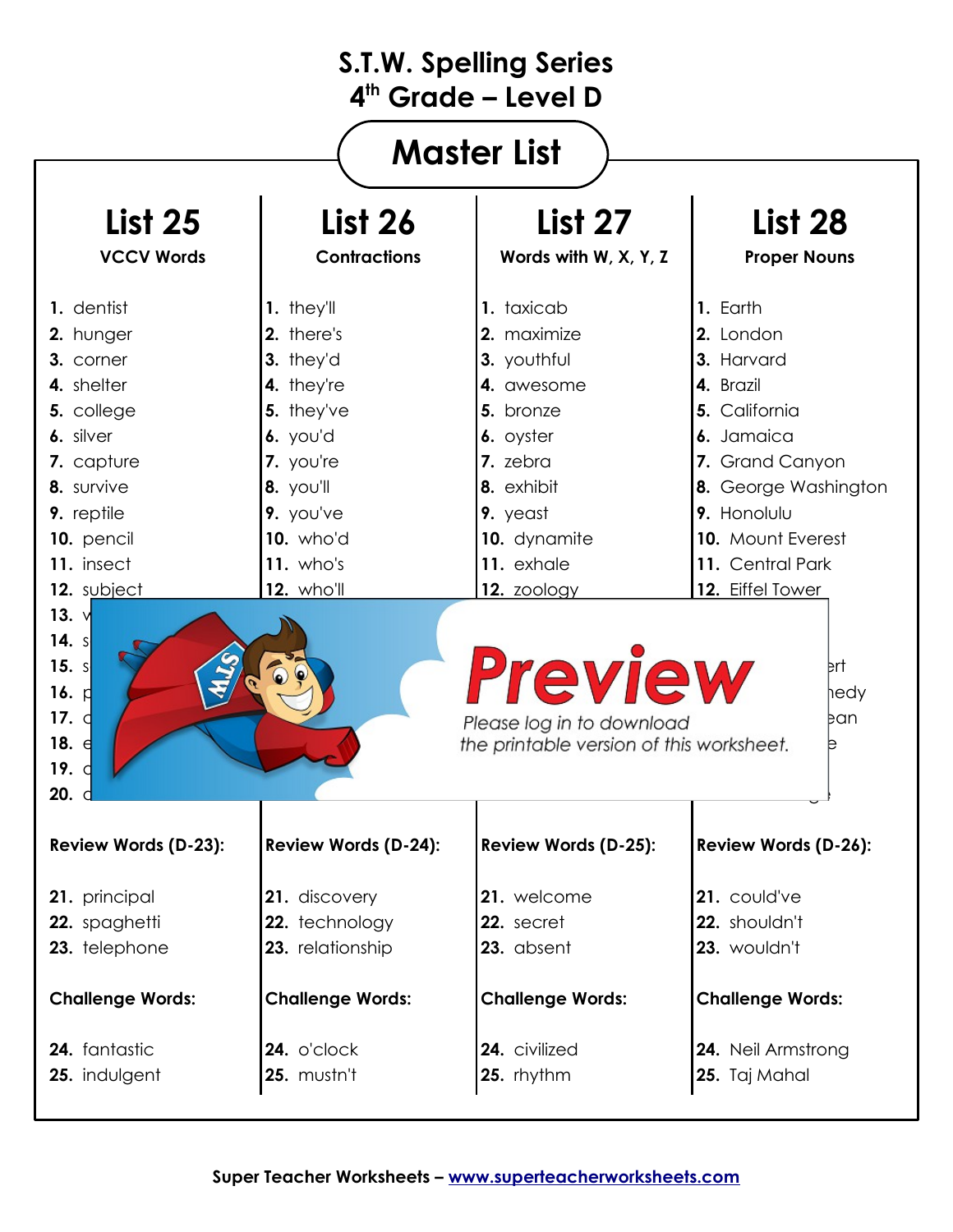| <b>Master List</b>      |                                          |  |  |
|-------------------------|------------------------------------------|--|--|
|                         |                                          |  |  |
| <b>List 29</b>          | <b>List 30</b>                           |  |  |
| Rhyming                 | <b>Words with</b>                        |  |  |
| <b>Words</b>            | qu and squ                               |  |  |
| 1. kangaroo             | 1. squint                                |  |  |
| 2. through              | 2. squash                                |  |  |
| 3. review               | 3. squiggle                              |  |  |
| 4. avenue               | 4. quarter                               |  |  |
| 5. cheap                | 5. quail                                 |  |  |
| 6. sweep                | 6. question                              |  |  |
| 7. creep                | 7. squirm                                |  |  |
| 8. locate               | 8. squeeze                               |  |  |
| 9. activate             | 9. squirrel                              |  |  |
| 10. appreciate          | 10. squeak                               |  |  |
| 11. delete              | 11. quiver                               |  |  |
| 12. athlete             | 12. quarrel                              |  |  |
| 13.                     |                                          |  |  |
| 14.<br>15.              |                                          |  |  |
| 16.                     | <b>Preview</b>                           |  |  |
| 17.                     |                                          |  |  |
| 18.                     | Please log in to download                |  |  |
| 19.                     | the printable version of this worksheet. |  |  |
| 20.                     |                                          |  |  |
|                         |                                          |  |  |
| Review Words (D-27):    | Review Words (D-28):                     |  |  |
| 21. dynamite            | 21. Earth                                |  |  |
| 22. awkward             | 22. Honolulu                             |  |  |
| 23. warmth              | 23. Harvard                              |  |  |
| <b>Challenge Words:</b> | <b>Challenge Words:</b>                  |  |  |
| 24. impolite            | 24. masquerade                           |  |  |
| 25. meteorite           | 25. aquarium                             |  |  |
|                         |                                          |  |  |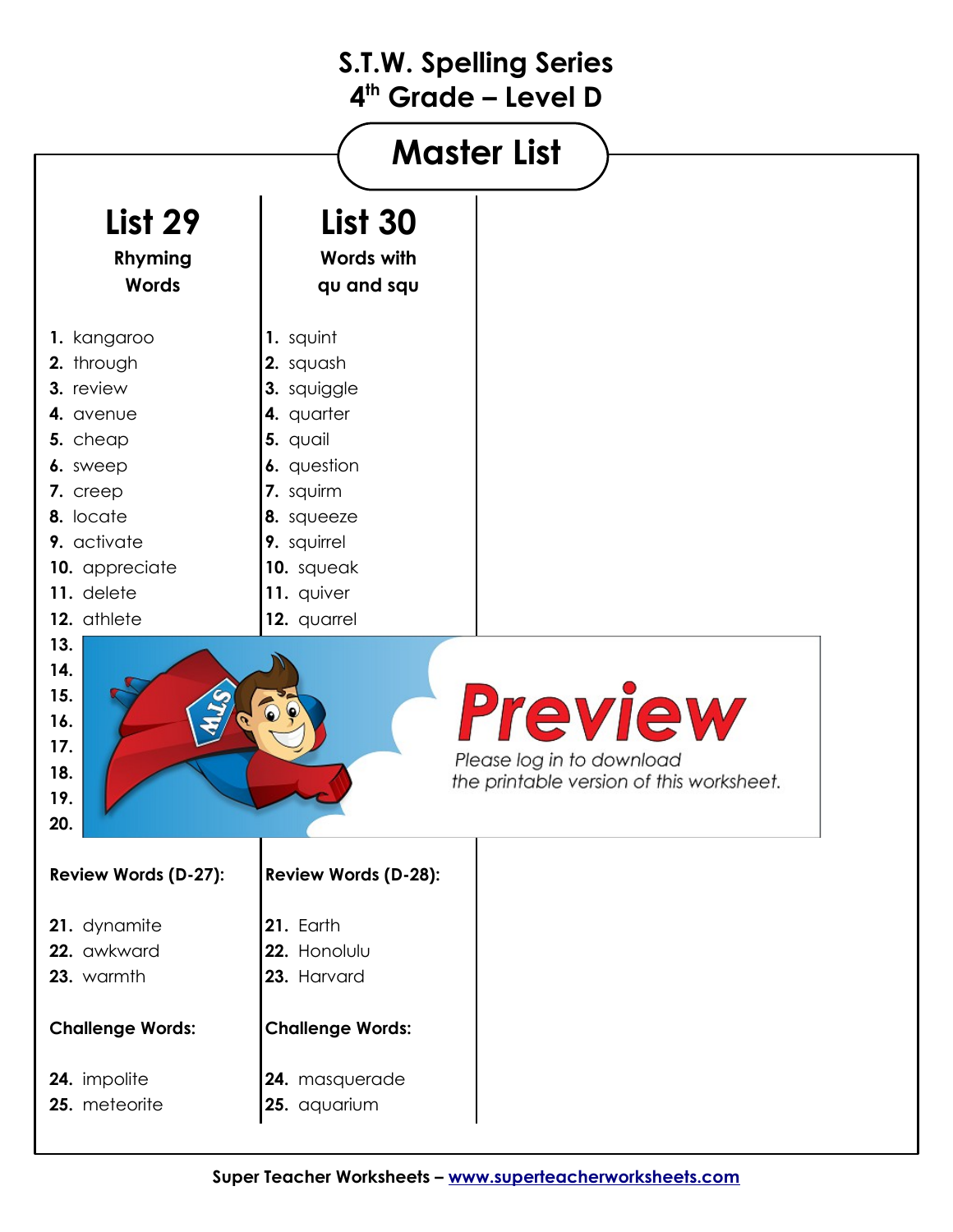| <b>S.T.W. Spelling Series</b><br>$4th$ Grade – Level D                                                                                                                                                                                       |                                                                                                                                                                                                |                                                                                                                                                                                                                                                                               |                                                                                                                                                                                   |  |  |
|----------------------------------------------------------------------------------------------------------------------------------------------------------------------------------------------------------------------------------------------|------------------------------------------------------------------------------------------------------------------------------------------------------------------------------------------------|-------------------------------------------------------------------------------------------------------------------------------------------------------------------------------------------------------------------------------------------------------------------------------|-----------------------------------------------------------------------------------------------------------------------------------------------------------------------------------|--|--|
| <b>Master List</b>                                                                                                                                                                                                                           |                                                                                                                                                                                                |                                                                                                                                                                                                                                                                               |                                                                                                                                                                                   |  |  |
| <b>Holiday List</b><br>Halloween                                                                                                                                                                                                             | <b>Holiday List</b><br>Thanksgiving                                                                                                                                                            | <b>Holiday List</b><br>Christmas                                                                                                                                                                                                                                              | <b>Holiday List</b><br>Easter                                                                                                                                                     |  |  |
| 1. pumpkin<br>2. vampire<br>3. trick-or-treat<br>4. frightening<br>5. scarecrow<br>6. broomstick<br>7. haunted<br>8. goblin<br>9. eyeball<br>10. tombstone<br>11. ghost<br>12. witch<br>13.<br>14.<br>15.<br>16.<br>17.<br>18.<br>19.<br>20. | 1. Thanksgiving<br>2. squash<br>3. stuffing<br>4. utensils<br>5. cranberry<br>6. Pilgrim<br>7. Native American<br>8. delicious<br>9. longhouse<br>10. grateful<br>11. tradition<br>12. England | 1. ornaments<br>2. evergreen<br>3. reindeer<br>4. mistletoe<br>5. wreath<br>6. hot cocoa<br>7. cookies<br>8. Santa Claus<br>9. gingerbread<br>10. tinsel<br>11. caroling<br>12. chestnuts<br>Preview<br>Please log in to download<br>the printable version of this worksheet. | 1. basket<br>2. jellybeans<br>3. chocolates<br>4. duckling<br>5. coloring eggs<br>6. Easter<br>7. springtime<br>8. rabbits<br>9. tulips<br>10. hidden<br>11. parade<br>12. bonnet |  |  |
| <b>Basic Words:</b>                                                                                                                                                                                                                          | <b>Basic Words:</b>                                                                                                                                                                            | <b>Basic Words:</b>                                                                                                                                                                                                                                                           | <b>Basic Words:</b>                                                                                                                                                               |  |  |
| 21. spider<br>22. skeleton<br>23. horror                                                                                                                                                                                                     | 21. feast<br>22. turkey<br><b>23. corn</b>                                                                                                                                                     | 21. angel<br>22. elf<br>$23.$ gifts                                                                                                                                                                                                                                           | $21.$ bunny<br>22. lilies<br>23. candy                                                                                                                                            |  |  |
| <b>Challenge Words:</b>                                                                                                                                                                                                                      | <b>Challenge Words:</b>                                                                                                                                                                        | <b>Challenge Words:</b>                                                                                                                                                                                                                                                       | <b>Challenge Words:</b>                                                                                                                                                           |  |  |
| 24. jack-o-lantern<br>25. abracadabra                                                                                                                                                                                                        | 24. centerpiece<br>25. mashed potatoes                                                                                                                                                         | 24. holly berries<br>25. Christmas tree                                                                                                                                                                                                                                       | <b>24.</b> hard-boiled eggs<br>25. celebration                                                                                                                                    |  |  |